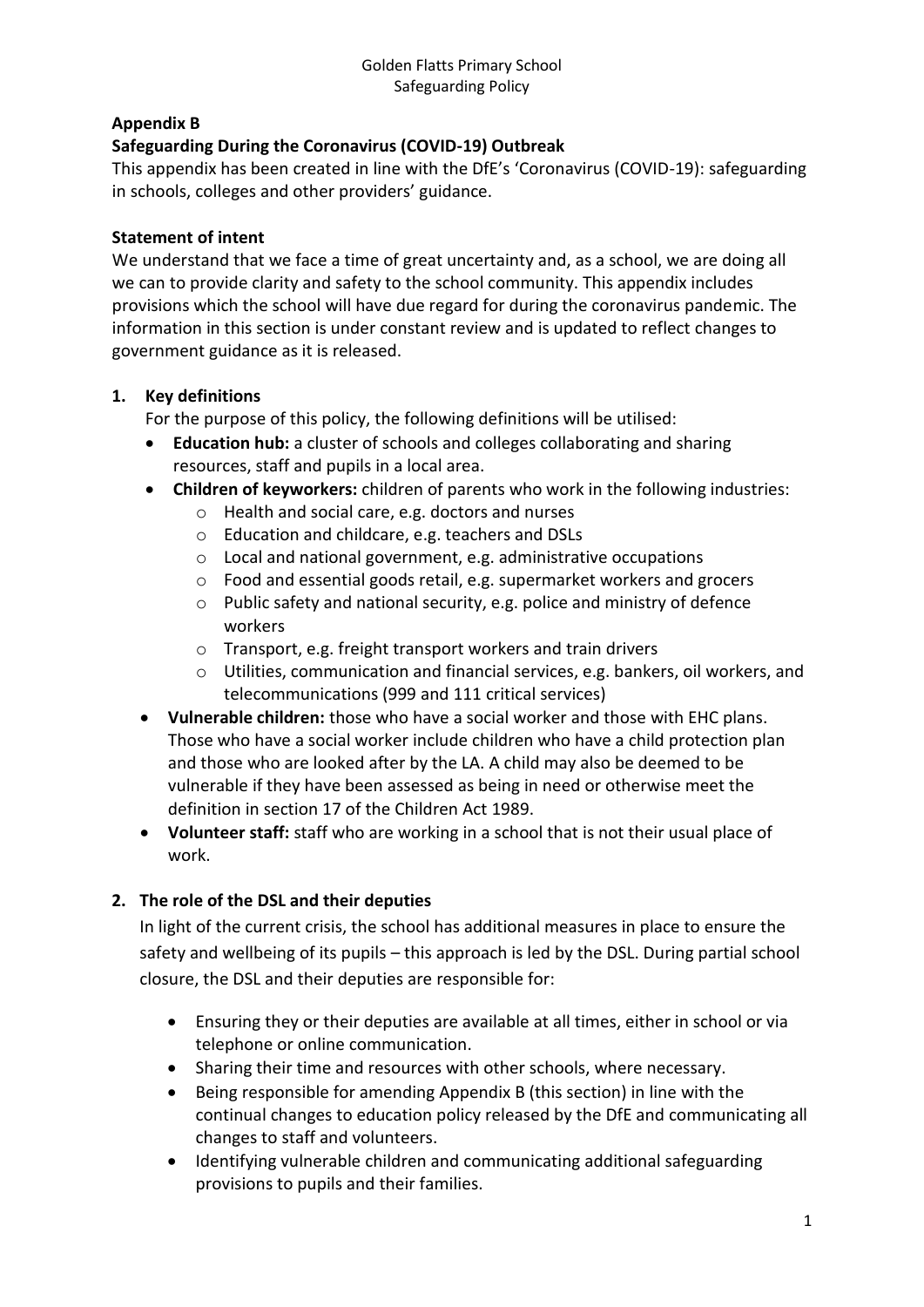#### Golden Flatts Primary School Safeguarding Policy

- Maintaining telephone contact with vulnerable pupils and their families.
- In consultation with social care to develop a package of provision to support vulnerable pupils and their families. Monitoring the impact of this provision and reporting on uptake.
- Ensuring the school's pupils that are attending another school (as part of the hub approach) have the required support and communicating the pupil's additional needs with the other school's DSL.
- Working with the VSH and wider LA to protect vulnerable children.
- Ensuring staff are aware of reporting channels for safeguarding concerns.
- Sharing their contact information with the school community.
- Ensuring there is a consistent approach to safeguarding children throughout the coronavirus pandemic.
- Providing pupils with clear communication channels so they can report any concerns they have, including reports of peer-on-peer abuse.
- Ensuring any pupil who is not formally considered as vulnerable, but who may still be vulnerable, has access to school where required.
- Identifying a suitable member of the SLT to assume the role of temporary DSL should both themselves and their deputies become unable to work.
- Providing all volunteers and volunteer staff with copies of this policy.
- Adhering to safer recruitment procedures and carrying out risk assessments on volunteers where required.
- Seeking assurances from employers of volunteer staff, to ensure they have up-todate safeguarding training and are safe to work with children.

The DSL will report back to the Governing Body on all relevant safeguarding concerns experienced during partial school closure.

The DSL will work with the local safeguarding partners to ensure pupils remain safe during partial school closure.

# **3. Attendance**

- The school will no longer use its regular attendance register to record attendance during partial school closure.
- The school will report to the DfE the number of pupils in school and whether they remain partially closed using [the online form.](https://form.education.gov.uk/service/educational-setting-status) This form will be submitted by 12:00pm each weekday.
- The school will record and investigate any absences where it expected a child to attend school and did not or where parents have arranged care for their child who subsequently did not attend.
- Measures are in place, in line with this appendix, to ensure pupils attending a different school are in a safe environment. For LAC, any change will be organised and monitored by the VSH.
- The DSL makes a pupil's temporary school aware of the reason why they are vulnerable (where relevant) and ensures the temporary school has access to the pupil's EHC plan and other supporting documents – this will be provided before the pupil is moved or as soon as possible.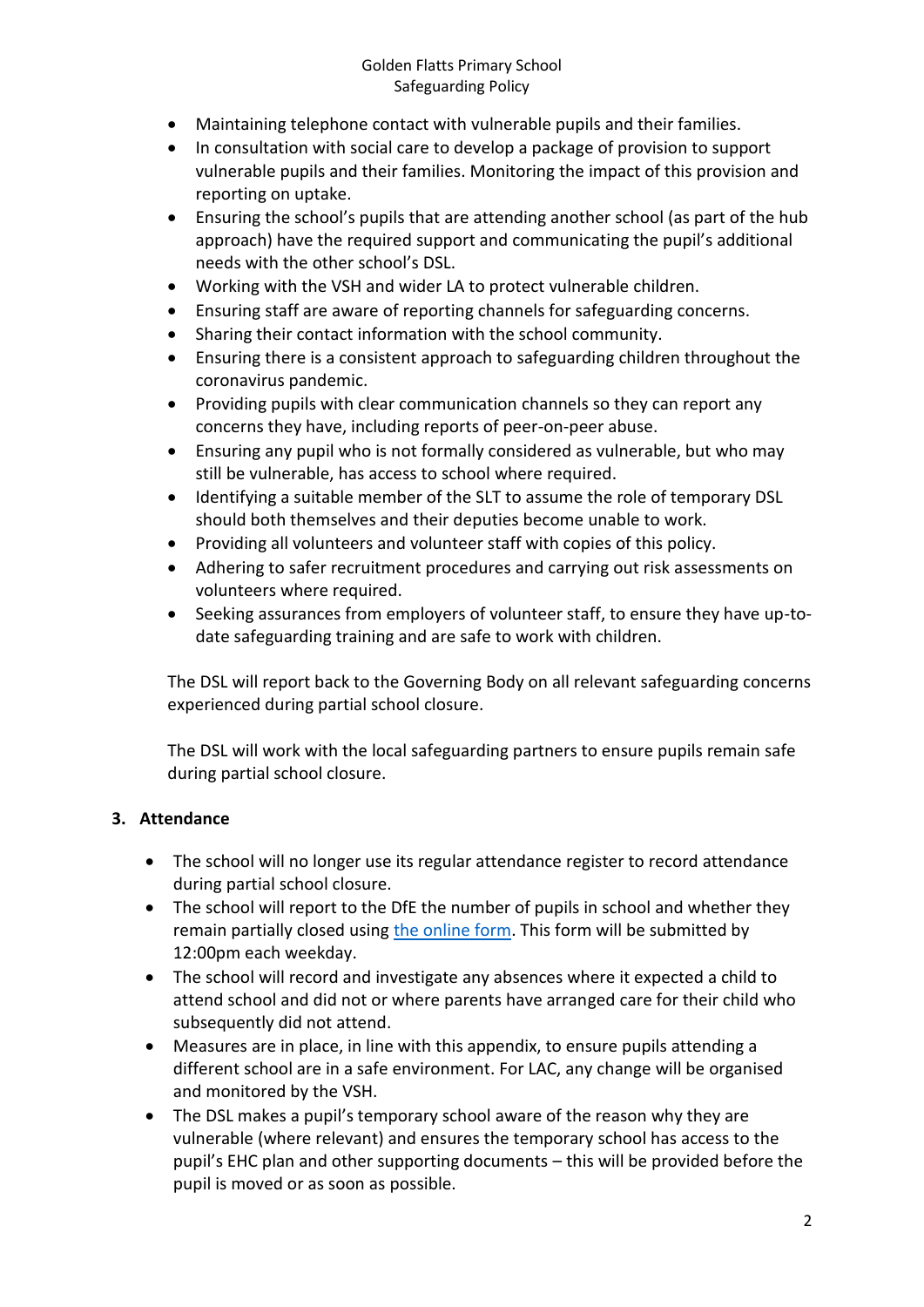• The school will not prevent the transfer of safeguarding data to a pupil's temporary school, yet, it will always have due regard for data protection legislation during the transfer of information.

# **4. Staff training and safeguarding induction**

- The school will ensure that all existing school staff have read part one of 'Keeping children safe in education' (KCSIE) and are suitably trained in this policy and any local safeguarding arrangements.
- The DSL and Executive Headteacher (EHT) will ensure any volunteer staff from other schools are suitably trained in safeguarding and ensure that they have read KCSIE and are aware of the school's safeguarding policy and procedures and any additional local safeguarding arrangements.
- The EHT will risk assess any volunteers and volunteer staff working with pupils and use their professional judgement to assess whether they are suitable to work with pupils.
- The school will follow safer recruitment processes, in line with the relevant policy, when acquiring new staff.
- Anyone who has not undergone suitable DBS checks will not be left unattended with pupils.
- The school will report anyone to the TRA who they consider a safeguarding risk by emailing [Misconduct.Teacher@education.gov.uk](mailto:Misconduct.Teacher@education.gov.uk) – all referrals received by the TRA will continue to be considered.
- The school will have a rotary system which allows the EHT to be aware of who will be in school at any one given time.
- The school will keep a record of each record of attendance for staff and pupils within school and any additional risk assessments made on staff in a secure file, e.g. the SCR.

# **5. Online safety and security**

- All online programmes used will be checked by the school's DPO and DSL to ensure they are reputable and GDPR compliant.
- The ICT technician will work to ensure any loaned devices are secure and have the necessary antivirus malware protection downloaded.
- Any online queries which require the ICT technician will be addressed over the phone or online as much as possible – face-to-face contact is kept to a minimum.
- The DSL will report back to the Governing Body how they are ensuring pupils remain safe online during partial school closure.
- Pupils will report any suspicious online activity they encounter to the DSL or EHT.
- Staff will adhere to the Staff Code of Conduct at all times when delivering education online.
- Staff will report concerns over a pupil's safety online to the DSL.
- The school will collaborate with parents and carers to reinforce the importance of online safety.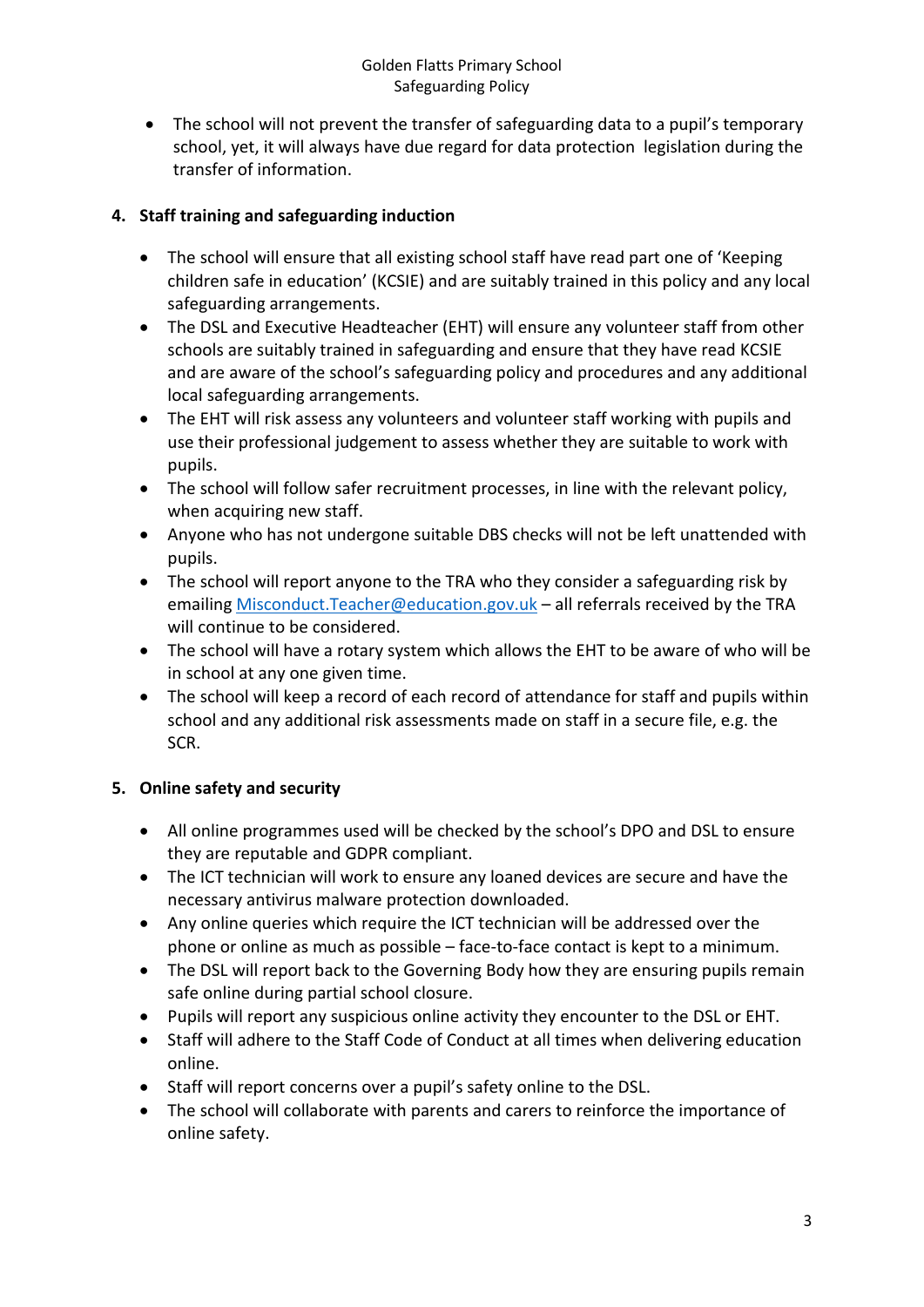# **6. Mental health**

- The school understands how the coronavirus pandemic can cause pupils and staff to feel anxious and concerned and will offer any essential support required to those in need.
- The EHT will encourage line managers to hold one-to-one meetings with their staff over the phone or via a video call to ensure they feel supported during this stressful time.
- Pupils will be provided with different resources they can access to help them cope with their mental health, including ChildLine and other online services.
- Face-to-face support will only be provided where necessary or unavoidable.
- The school will have due regard for the Mental Health and Behaviour Policy when identifying early signs of mental health issues in pupils.

# **7. Supporting pupils at home**

- The DSL will ensure every pupil has their contact information so they know how they can talk to them about any safeguarding concern.
- Pupils are provided with online safety information by their teacher.
- Pupils will be directed to practical online support, such as ChildLine, where they feel unsafe and require support outside of school.
- Parents are given a list of websites their child will be accessing and any information of online sessions with staff their child will be participating in during partial school closure.
- If parents have any concerns that need to be reported to the DSL they are asked to contact the school office on 01429 274711 and request to speak to Mrs Newbury. She will then call them back as soon as possible. There is a member of SLT on site Monday to Friday from 9 am to pick out any messages on the school answer phone. Parents can also contact The Children's Hub 01429 284284 if they have any concerns about a child's welfare and safety.

#### **8. Peer-on-peer abuse**

- The DSL will implement robust reporting procedures for peer-on-peer abuse during partial school closure and communicate these to all staff, pupils and parents.
- Reports made regarding peer-on-peer abuse will be risk assessed by the DSL on a case-by-case basis and, where required, investigated immediately and reported to the relevant authority, e.g. the police or CSCS where required.
- Both the alleged perpetrator and victim will be provided with support whilst the report is being investigated.
- Pupils will be provided with the contact details of relevant bodies who can provide support to them during this time, e.g. ChildLine.
- The DSL will keep the victim, the alleged perpetrator and their families up-to-date where necessary with details of the investigation, including the conclusion and how appeals can be made.
- Individuals will be given a copy of the school's Complaints Procedures Policy to assist them with the appeals process.